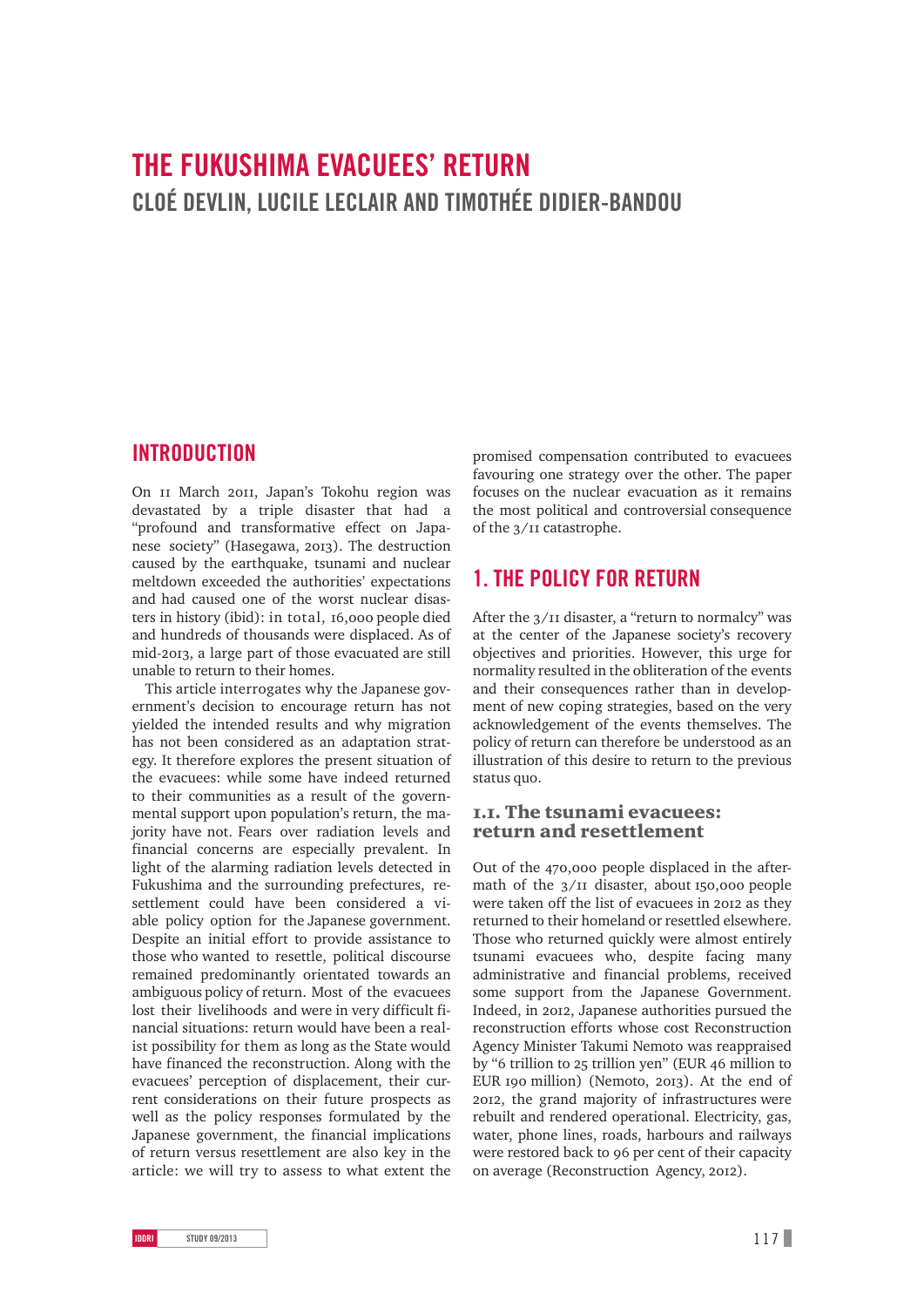However, such a percentage can be misleading: if it indicates that facilities were largely restored, it also tends to hide the remaining difficulties faced by the population as private structures, which were left to the evacuees to rebuild, did not have such high percentage of restoration. A reason for this lies in the administrative and financial problems that prevented evacuees from reconstructing the structures necessary to their reestablishment. The EUR 30,000-worth financial support and the EUR  $146,000$  worth low-interest housing loans were not enough to give the evacuees sufficient resources to undertake the reconstruction projects and compensate the financial losses they underwent - often jobless and facing a 'double loans' (situation of those paying loans both for their former house – destroyed by the catastrophe – and for their new one) (Hasegawa,  $2013$ )

The resettlement policy faced additional challenges. The need for new land raised both financial and spaces challenges as evacuees were confronted with the difficulty of finding available space for reconstruction because of the geographical characteristics of the Japan, and the sacred character of ancestral lands . The little coordination between the state and the local authorities – in terms of the grant of financial support, for example - added obstacles to the implementation of the resettlement schemes.

Because it creates new alternatives for the evacuees, the resettlement policy is not *per se* an instrument for maintaining the pre-disaster status quo. However, the desire to return to 'how things were before' was omnipresent in the way the policy was conducted. Indeed, in order not only to rebuild homes but also to rebuild the previous communities ties, the government laid down the condition that resettlement should be carried out collectively. To be resettled, each family was supposed to form a group of families (at least four) with whom they would collectively decide of the resettlement details. Only on this condition would they receive government assistance. If this policy was intended to respond to the population's desire to rebuild the community ties shattered by the  $3/11$  disaster (Hasegawa, 2013), it created more problems than it offered solutions, as it was often very difficult for evacuees to get in touch with friends and former neighbors who were spread around the region during the evacuation. Accordingly, the government's will to encourage the reconstruction of traditional community dynamics hindered the possibility for many evacuees to move forward.

The analysis of how the reconstruction and resettlement policies have been carried out enables to identify the underlying attitudes around the  $3/II$  catastrophe. Earthquake and tsunami being natural catastrophes, the government-led response did not acknowledge any form of responsibility for their grave consequences. It paradoxically facilitated the government's response, considered as their normal duty to protect its population. Overcoming the tsunami evacuee crisis has been more about coping with financial and administrative problems than about facing criticisms of risk prevention and management, much more highly politically sensitive in the context of the nuclear disaster.

#### .. Nuclear evacuees: From forced displacement to forced returns

#### **The difficulty of returning**

Unlike some of the tsunami evacuees, practically none of the nuclear evacuees have been able to return. They represent 160,000 of the 300,000 people still evacuated in 2012 (Bøhmer, 2013), of whom 100,000 are found within the Fukushima Prefecture and 60,000 outside (Fukushima on the Globe, 2013). Most of the zone within a radius of 20 kilometres from the nuclear plant is still completely forbidden because of radioactive contamination and nuclear evacuees still faced arrest or fines if they tried to go back within the forbidden areas (McCurry, 2011). As of 2012, Fukushima locals have been allowed to visit their properties during the day but still cannot stay the night nor cultivate their land (Bøhmer, 2013). This impossibility contrasts with the evacuees' expectations as, one year after the disaster, a majority still wishes to return (Imai, 2012). Those who have returned are to a great extent the elderly since "they do not have that much time or energy left to rebuild" or resettle (Aizu-Wakamatsu, 2012). However, for the majority of the evacuees, returning remains difficult. Fear of the consequences of radioactivity was omnipresent in the evacuees' testimonies, which expressed high mistrust towards the Japanese government's declarations on the gravity of situation (Myles, 2013). In addition to reappraising the 'acceptable' rate from I to 20 millisieverts per year, the Government was accused by Greenpeace of lowering the actual figures in order to conceal the risks of radioactivity (ibid). The mistrust towards the government raised the concerns on the actual safety of going back home, an option that was gradually dismissed: between June 2011 and March 2012, the proportion of evacuees wishing to return dropped from 80 per cent to 60 per cent

<sup>1.</sup> Interview with researcher Reiko Hasegawa, March 2013, IDDRI Paris

<sup>.</sup> Ibid.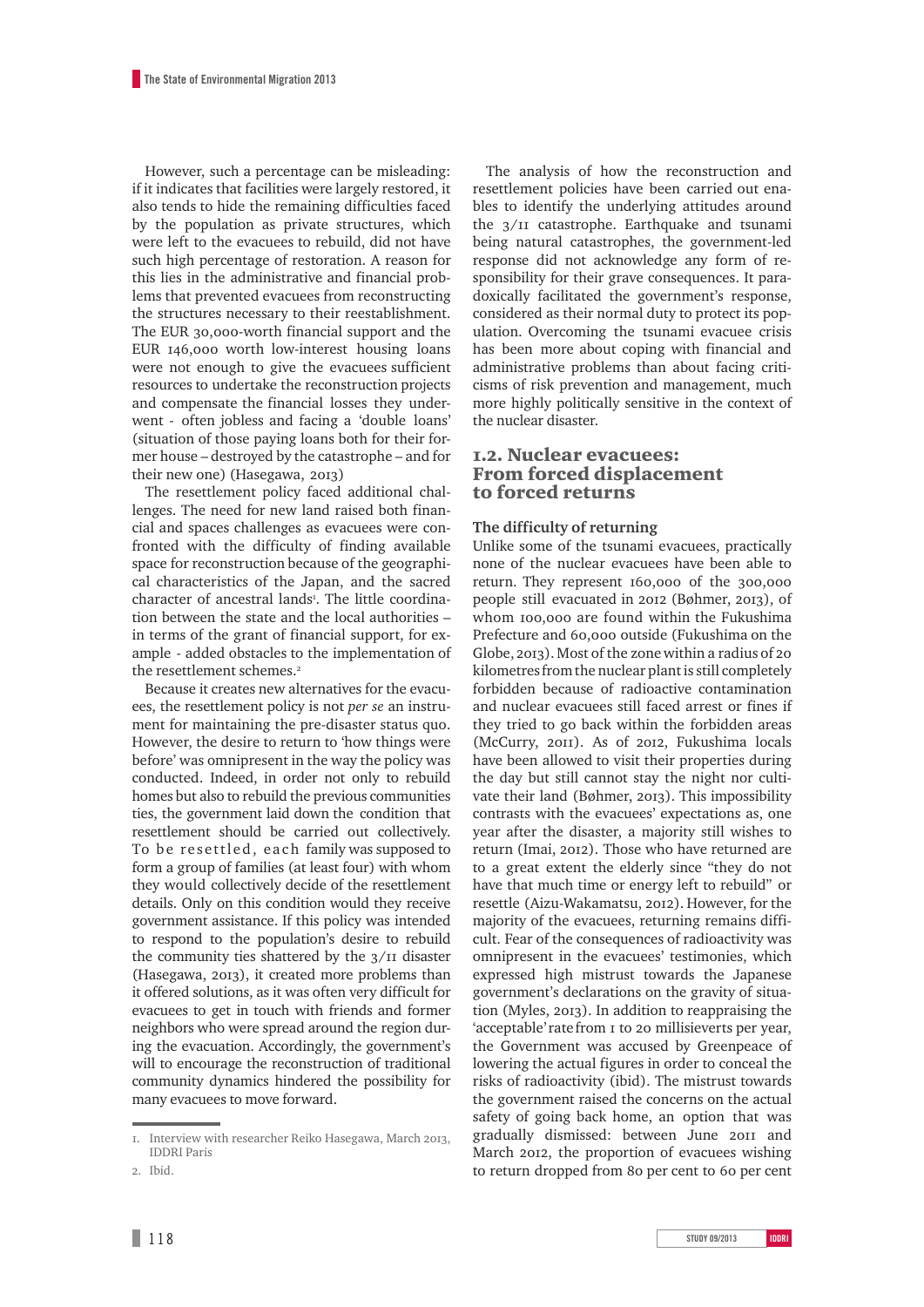(Hasegawa, 2013). However, this evolution was not taken into account by the government officials who deployed an active policy in order to push for return.

#### **The pressure upon return**

#### *Financial pressures*

In March 2012, the Japanese Government launched a plan to organize return to the evacuated areas according to their radioactivity level. Areas with less than 20mSv/year<sup>3</sup> were considered as "areas for which evacuation orders are ready to be lifted" (Hasegawa, 2013). In the areas in which there was between  $2$ omSv and  $5$ omSv/ year, evacuees were expected to be able to return within two to three years (Ibid). Finally, areas with more than 50mSv/year were considered to be inhabitable again after five years (Ibid). This plan was rolled out unilaterally by the Reconstruction Agency that, without consulting the population, made it the base for the continuation of financial support (Greenpeace, 2013): those who would not return to an area officially presented as 'safe' would be considered as voluntary departures and therefore would not be entitled to government assistance anymore. Therefore, from a situation of forced displacement, the victims of Fukushima increasingly suffered from forced return. An evacuee from Naraha expressed the frustrating situation of many of the displaced people: "The government forced us to evacuate in the first place. Now it's trying to force us to return without much information." (Hasegawa, 2013).

Financial pressures for return can also be found within the compensation policy. Initially, each of the 160,000 Fukushima evacuees was promised EUR 350,000 in compensation for material damages, costs of evacuation and possible trauma (Le Figaro, 2011). Compensation was regarded as an essential mechanism to help people financially recover from the disaster and to invest in the reconstruction of the devastated areas. However, the compensation effort was quickly redirected from public to private entities, namely Tepco the main responsible party. A Greenpeace report, released in February 2013, pointed out that many firms who helped design and build the Fukushima reactors were not held legally responsible and were not required to pay compensation to the victims (Greenpeace, 2013). As a result, at the eve of 2012, only one thousand individuals had been

compensated – a little more than half a per cent of all evacuees (Le Figaro, 2011). Many evacuees blamed the long and complicated administrative procedure imposed by the operator of the power plant, Tepco, who provided a 156-page explicative document to help the evacuees fill out the necessary forms (Ibid). After public and government pressure, Tepco simplified the procedure and hired 7,600 people to work on analyzing individual files, promising to hold numerous informationsharing sessions and to open specific help desks for the evacuees (Ibid).

However, a schism emerged between the Government and Tepco on the nature and responsibility of compensation. Presented by the Government as the main responsible party for the nuclear catastrophe, Tepco refused to assume an expansive interpretation of the compensation policy as deplored lawyer Shigeo Takanashi: "Tepco believes that the responsibility for decontamination belongs to the State, not to the firm, which is questionable" (*Le Figaro*, 2011). But even at the individual level, Tepco demonstrated some reluctance to hand out compensation, as it mostly handed out "temporary compensation" which victims of the meltdown were expected to repay (Willacy, 2013). Yukiko Kameya, a 68- year old nuclear evacuee, currently living in a "tiny public housing apartment in Tokyo's (…) urban sprawl" (Willacy, 2013), was initially given EUR  $I4,000$  by Tepco, of which EUR 8,000 was deemed "temporary" (Ibid), an amount that the evacuee could have to reimburse once a final settlement was decided. Such uncertainty concerning financial recourses represents a strong obstacle in the search for life alternatives.

The importance of the pressure for evacuees to return is relevant. In contrast to the earthquake and tsunami, the responsibility for the nuclear accident is partly attributable to the Japanese State and its 'zero risk' guarantees regarding nuclear power. The issue around the nuclear evacuees' situation is therefore much more political than for tsunami evacuees. The "forced march" (Linton, 2012) towards status quo launched by the Government through its different post-disaster policies could be seen as a way to avoid the debate raised around Japan's energy policy. Reducing the visible consequences of the nuclear accident by favoring evacuees' return may have been a way to reduce the controversies on nuclear power. Nuclear safety being a condition for return, lowering radioactivity levels has become a huge challenge for the government to be able to carry out a return policy. Decontamination was to be the key policy for return and, as such, many efforts were put into it.

<sup>.</sup> "mSv" stands for millisiverts, the unit used to measure the impact of radiation on human beings.

<sup>4.</sup> Interview with researcher Reiko Hasegawa, March 2013, IDDRI Paris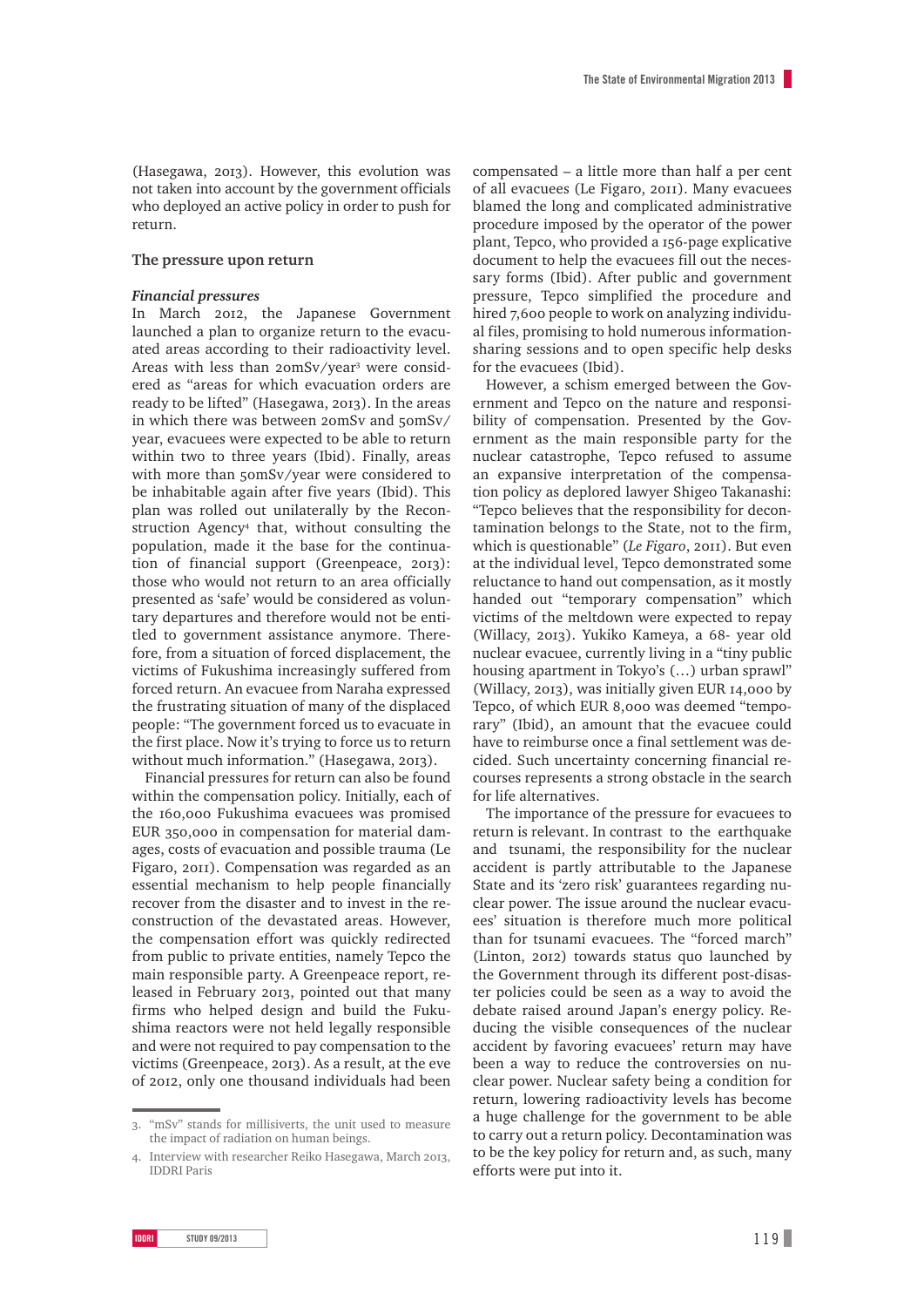#### *The decontamination policy*

In 2012, decontamination was at the core of the Government's policy for return and was, as such, carried out doggedly. The objective was to reduce radioactivity to below 20 mSv/year by 2014 (Tabuchi, 2013) on a territory of about 13,000km (Linton, 2012). To achieve this goal, around EURIO billion were mobilized on a period of three years (Linton, 2012). The Government presented this immense decontamination effort as the only solution Japan had in order to overcome the evacuees' crisis. Making the comparison with the Chernobyl nuclear accident, a representative of the Japan Atomic Energy Agency, Shinichi Nakayama, explained: "Conversely to the very vast USSR, Japan cannot afford to abandon a part of its territory" (Linton, 2012). Indeed, with a population density of 351 inhabitants/km<sup>5</sup>, giving up even a small part of the territory would entail huge extra demographic pressures on the other regions. Decontaminating was therefore considered as necessary. Nonetheless, deep concerns have arisen about the current decontamination policy, particularly in relation to its environmental impact. In order to lower radioactivity, 15 to 31 million cubic metres of soil are to be scraped off the ground's top layer (The Guardian, ); trees and grass have been cut down (Linton, ); dead leaves and forests' natural compost have been removed (*World Nuclear News, 2011*); all of this being stocked in millions of plastic bags or dumped into rivers (Tabuchi, 2013). Although it is still too early to know exactly what will be the long-term environmental consequences of decontamination, some impacts have already been noted and are foreseeable (The Guardian, 2012). First, the removal of soil and trees increases the predisposition to floods in the region that would be devastated again in the case of a new tsunami. Second, in addition to this, the removal of dead leaves and natural compost will probably durably affect soil quality, which hinders the reestablishment of a 'normal' natural and agricultural activity. Third, the release of radioactivity in sea waters might durably affect marine life in the Pacific (*The*  Guardian, 2012). The chemist Elizabeth Grossman early reported that nuclear molecules were found in higher and higher stages of the local food chain (The Guardian, 2012). In light of all this, radiation expert Tomova Yamauchi criticized the decontamination policy as "absolutely irresponsible" (Tabuchi, 2013) as "Fukushima nuclear cleanup could create its own environmental disaster" (The Guardian, 2012). This "environmental disaster"

(Ibid) was even more controversial as it was not followed by the expected decrease in radioactive levels.

Although current decontaminating methods can be very effective in the short term (in some case, radioactivity was divided by five after a decontamination operation (Linton, 2012)), some note global ineffectiveness in the long term. With rainfalls, radioactivity comes back sometimes to reach even higher levels than before decontamination. Greenpeace nuclear expert Heinz Smital made statements on the impossibility to decontaminate efficiently: "It's not possible to decontaminate whole swathes of land, mountains, rivers and riverbanks. You can't get rid of that contamination" (Smital, 2013).

Despite the inefficiency of the decontamination policy – which has led the government to recognize that there was little hope of recuperating areas where radioactivity exceeds 50mSv/year (Linton, ) - few other alternatives have been explored. According to Kobe University professor Tomoya Yamauchi, the Japanese Government should have prioritized evacuation to frenzied decontamination: "For very affected cities, we can of course choose to destroy and rebuild everything, which is very complicated. But we can also evacuate, at least pregnant women and children" (Linton, 2012).

The Government's determination in decontaminating reveals the logic of its response to the  $3/11$ disaster, considering population displacement as a temporary "crisis" response rather than a viable long-term adaptation strategy. As such, the post-catastrophe policies tended to privilege return, contain population movement, and aim for status quo. However, 'going back to before' is not only not always the best solution to overcome a crisis, it is often impossible.

# **2. THE LIVING CONDITIONS OF THOSE DISPLACED**

Face to the impossibility to return home, Fukushima evacuees were left with few alternatives: stay (where they were evacuated or in their contaminated homelands) or leave elsewhere 'voluntarily'. The latter option was the least implemented and most of them chose to stay, despite the difficulties it supposed.

#### .. Sheltering in precarious evacuation structures

Out of the 470,000 persons initially displaced, about 320,000 are still evacuated in temporary housing developments in the prefecture or in subsidized apartments where rent is free but

<sup>5.</sup> As of 2011. World Bank database. [http://data.worldbank.](http://data.worldbank.org/indicator/EN.POP.DNST) [org/indicator/EN.POP.DNST](http://data.worldbank.org/indicator/EN.POP.DNST) (consulted on August th 2013)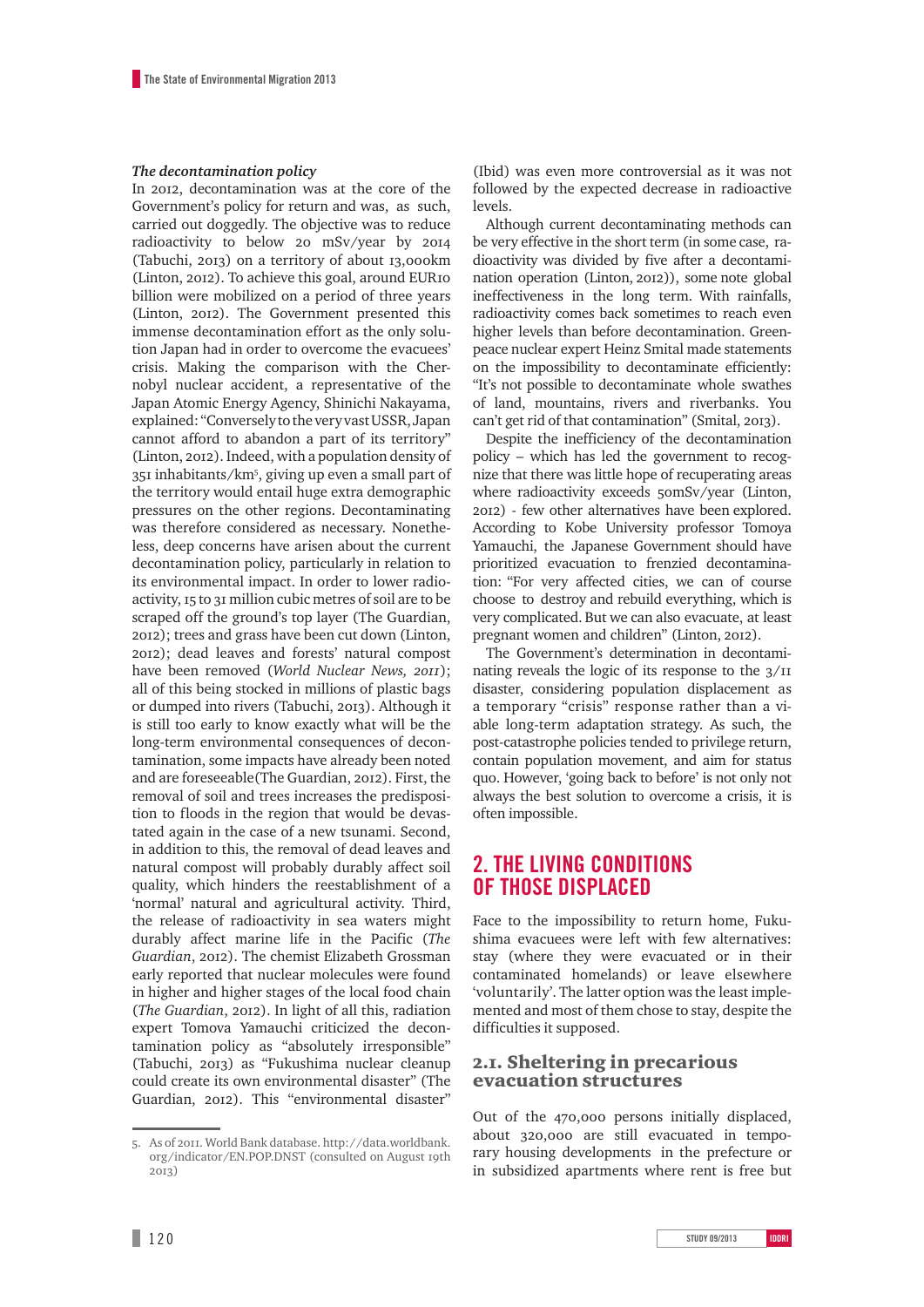utilities are not . Face to the impossibility to return home because of the many obstacles cited earlier, many feel "stuck between past and future" (Greenpeace, 2012). "I don't have any sense of progress or goal. I'm just living day to day" said 63-years-old Itsuko Suzuki, an evacuee who has been living in a temporary house for two years (Bird, 2013). As of , her situation is an illustration of the one lived by the evacuee who are also face deep uncertainties about their future. Recognizing the difficulties of immediate return, the Japanese Government planned to extend the period during which evacuees could remain in the temporary houses to an additional two years (until 2015) (Ibid).

Although living in temporary houses represented a considerable qualitative decrease in many evacuees' standard of living, it was generally preferred to returning home. Chizu Matsumoto, a young mother living in temporary facilities because her house is so contaminated that the government did not plan to clean it up, highlights the relief that seeing her boys is good health and far from radioactivity is (Bird, 2013). Health preoccupations have generally overridden the evacuees' urge to return. As result, many decided to stay away from their contaminated homes and keep living 'temporarily' in secured areas. This option was however not feasible for everyone and many kept on living in their contaminated homelands.

### 2.2. Staving in contaminated homes

#### Fukushima's "last man" (Pagnotta, 2013)

After the  $3/II$  accident, the 20 km radius-zone around the nuclear power was entirely evacuated and entering it is still strictly forbidden. For some, evacuating was more complicated. In particular, among the farmers, the evacuation has left a long-term trauma because of the strong attachment they had to their land. Some even committed suicide when forced to destroy their contaminated harvests (Robin, 2012).

For many farmers who were evacuated, it was morally impossible to abandon their animals. However, no evacuation program was organized for animals, who were slaughtered or abandoned. Facing this situation, one farmer, Naoto Matsumura, decided to stay in the forbidden km-radius zone and took care of these animals. According to Antonio Pagnotta, Naoto Matsumura lives his struggle as a demonstration against Tepco and the Government (Pagnotta, 2013). Naoto Matsumura, 55, was in his farm on the II March 20II and has

been exposed to the extremely high radiation levels since then. After being forced to leave by Japanese soldiers, he was rejected by his family because of their fear of him being contaminated. When he was turned out a second time by the over-crowded refugee camp, he decided to go back into the forbidden zone, where he used to live (Arte Journal, 2013). As the only current inhabitant of the prohibited zone, Naoto Matsumura survives thanks to the food and water that admiring compatriots send, as they see him like a 'heroe': "Naoto Matsumura is an original person and what he is doing is admirable" declared one of his former neighbours (Ibid).

#### **Maintaining Fukushima's agriculture**

Naoto Matsumura's situation is not unique, and a significant portion of the Japanese population is also living in high radioactivity levels without receiving such publicity. In the regions where radioactivity has spread, many farmers are still living and cultivating. A farmer from Nihonmatsu, interviewed in the documentary *Japan: dirty land*  (Robin, 2012), explained: "Japanese people have always cultivated in this region and they have got roots in here since many generations. This is why I cannot abandon my land".

A 20-year-old female farmer from Nihonmatsu, added: "We need at least thirty years to decontaminate our land. If we leave, we will not be able to convey the story of this land to young people that build the future." (ibid)

A reason farmers continue to cultivate is that they are backed by Japanese State, which hands out financial compensations provided Fukushima farmers continue to produce. According to the State, there is no immediate danger for cultivating the land and no problem for eating food of the region of Fukushima. Kiyoshi Fujimoto, representative of the Agriculture Minister, said that the radioactivity of the land of Nihonmatsu is "abnormally high, but considering the characteristics of the absorption of caesium by plants, cultivation is not a major problem" (Arte Journal, 2013). In spite of the reassurance of the State, some farmers organized in order to decontaminate the zone. For instance, some started growing colza, famous for its capacity to absorb radioactivity. Some cooperatives were created where customers can verify themselves the level of radioactivity in the products. Despite these reassurance actions, various scandals have alerted consumers, and it became very difficult to sell products from Fukushima. Shinichi Ouchi, a farmer from Nihonmatsu, explained that since the accident, farmers have lost per cent of their business. According to him, "All the product from Fukushima cannot be sold.

<sup>6.</sup> Interview with researcher Reiko Hasegawa, March 2013, IDDRI Paris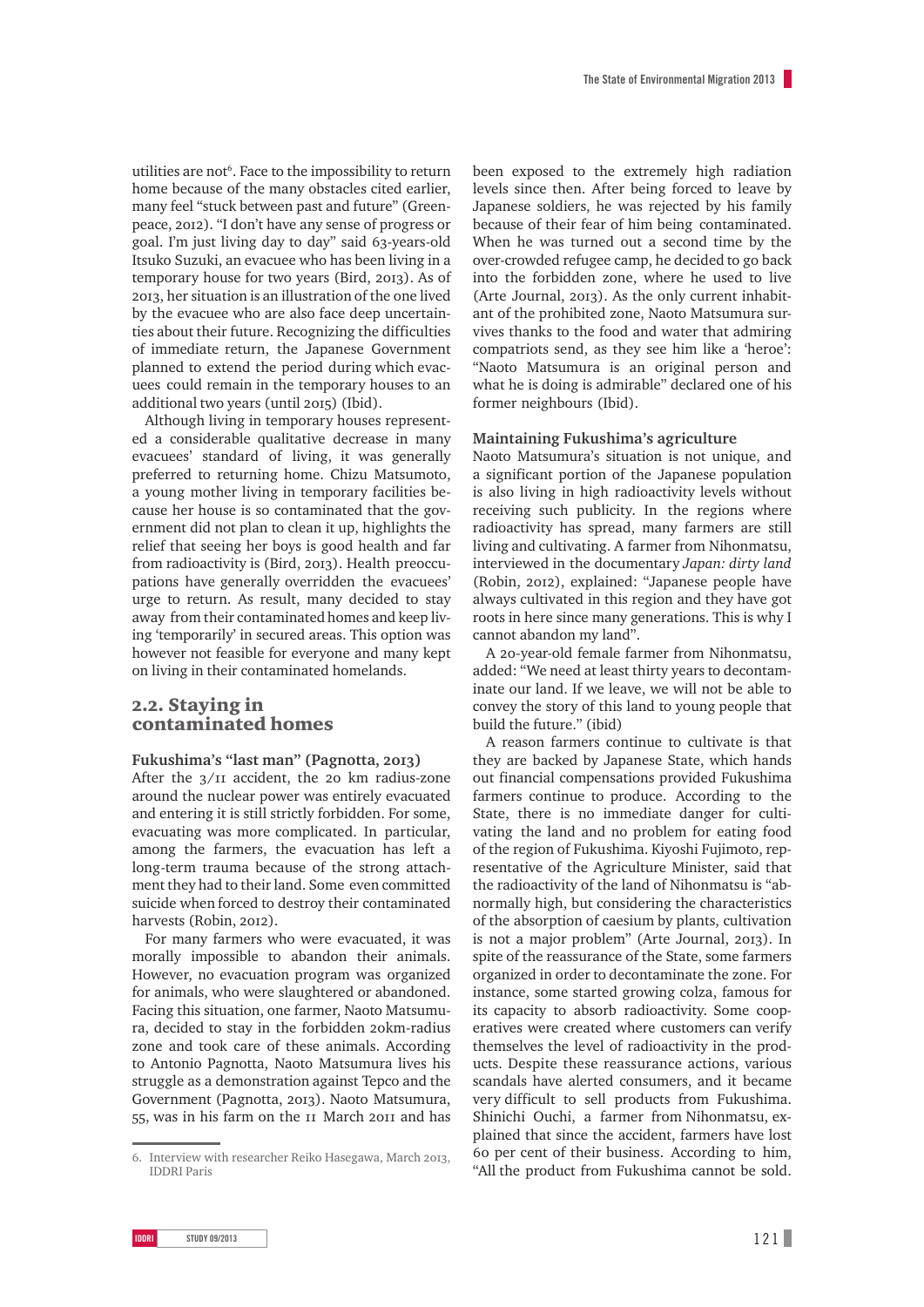The biggest difficulty is the damage done by the rumours: even though the radiation level is very low, products are not sold" (Belogolova, ). Japanese citizens mistrust information given by the State and they organize collectives to measure food safety. As Mitsuhiro Fukao, an economics professor at Keio University in Tokyo, says: "Many Japanese feel they've been lied to by their government" (Glionna, 2012). Thus the only possibility for farmers in Fukushima region to continue to their livelihood is to receive compensation from the State. A significant portion of their production is thrown away as it does not reach/contain the acceptable level of radioactivity. Therefore, although radioactivity in the Fukushima region is "abnormally high" (Arte Journal, ), financial assistance from the state tended to encourage the farmer's immobility.

#### **Discriminations towards the 'contaminated people'**

Another factor discouraging the mobility of Fukushima residents lies in the discriminations they face in the rest of Japanese society. Researcher Reiko Hasegawa also explains that there is a strong discrimination against people that come from Fukushima. They have no possibility to marry a person that comes from another region, for the assumption that they have bad health: a survey published in February 2013 by the World Health Organization (Larramée de Tannenberg, 2013) said that the risk of developing a thyroid cancer for girls from Fukushima Prefecture is 70 per cent higher than the risk for Japanese population on average. In September 2012, the chairman of Ecosystem Conservation Society Japan Hobun Ikeya, who campaigned against nuclear power, said in a public meeting, that "People from Fukushima should not marry because the deformity rate of their babies will skyrocket" (Haworth, 2013).

Representing the fear of nuclear power, former Fukushima residents that live in other areas of Japan are discriminated in their everyday life. Children at school, for instance, are seen as dangerous by other children (Wallace, 2011). According to The Los Angeles Times (2012), "Apartment dwellers have complained of cooking smells or noises that were unusual only in that they were produced by former Fukushima residents" (Hays, 2013). We can also mention the case of a transportation company in Iwaki (located in Fukushima prefecture) that was asked by its clients "not to use trucks with Iwaki license plates" (Hays, 2013). Discrimination for work application is also frequent as some people have even been asked to give a medical certificate indicating their caesium levels (the caesium rate indicates the presence of radioactivity) (Wallace, ).

#### **New divisions among the society**

As researcher Reiko Hasegawa highlighted, fear of contamination created may divisions within the Japanese society. Among families, separations between married couples became frequent as the result of strong disagreements about the dangers of radioactivity. The divorce rate has increased and this phenomenon led to a new expression in Japanese language: "genpatsu rikon", meaning "atomic divorce". Noriko Kubota, a professor of clinical psychology at Iwaki Meisei University, also noticed that families are abnormally stressed and that "suicides, alcoholism, gambling and domestic violence across the area" have increased (Haworth, ). The "disaster honeymoon period" (Ibid) – i.e. the great cooperation set up just after the accident – ended and people are facing long-term trauma.

Parents feel guilty to stay in Fukushima because they know that radioactivity would have a bad effect

on their children's health. In an article published in The Guardian (Haworth, 2013), an interview of a Japanese couple illustrated the dilemma faced by Fukushima parents. Kenji Nomura, living with his wife Aiko in Fukushima Prefecture with their daughters, explained their situation: "We would rather move away from here altogether, but we can't afford it" because "I would have to give up my job" and "it is hard to find a new work in the current economy" (Haworth, 2013). Furthermore, it is socially hard to leave one's job as the colleagues consider it as "desertion" (Ibid).

Family pressures are indeed generally coupled with social pressures. As Aiko Nomura explains, families feel guilty when abandoning their region when there is a strong need of rebuilding it (Ibid). They feel responsible for the disaster, since they voted for the nuclear plant to be created and they feel that they are part of the nuclear disaster (Ibid). In addition, several campaigns came to urge Fukushima residents not to leave the region with slogans such as "Without the revitalization of Fukushima, there is no revitalization of Japan" and "Don't give up Fukushima!" (Hasegawa, 2013). This campaigning is relevant of a more global atmosphere in which reluctance to live in the contaminated areas was quickly described as anti-patriotism or treason.

<sup>7.</sup> Interview with Reiko Hasegawa, March 2013, IDDRI, Paris

<sup>8.</sup> Interview with Reiko Hasegawa, March 2013, IDDRI Paris.

<sup>.</sup> Ibid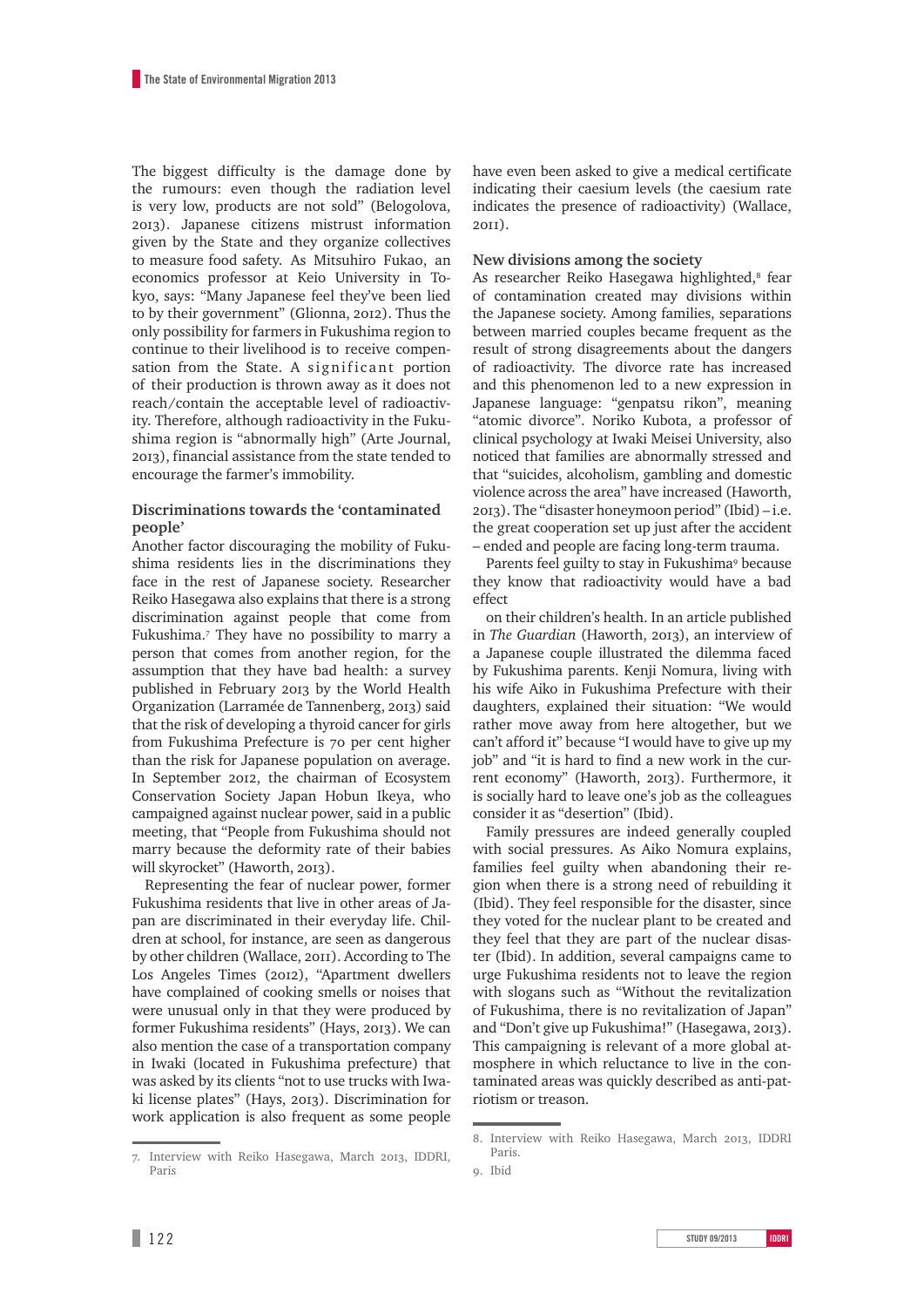Therefore, because of the insufficiencies of the state responses to the  $3/II$  catastrophe (in terms of return, immobility or departure) displaced the issue from the institutional level to the individual level, thus creating social conflict and divisions.

## **CONCLUSION**

In 2013, the nuclear evacuees' situation can still be characterized by Reiko Hasegawa's assessment: "evacuees continue to suffer from uncertainties about their immediate future and the affected communities are at risk of disintegration. Reconstruction is still a distant process for the nuclear evacuees" (Hasegawa, 2013). The difficult and perhaps counter-productive decontamination efforts have not reassured the evacuees or the general population that the radiated areas are safer than they were two years ago. Financial compensation remains insufficient and the conditions imposed by the government to favour return are not working as planned.

Tepco's reluctance to fully engage in the reconstruction process contributed to complicating the evacuees' short and long term adaptation strategies. A particular understanding of the term "responsibility" led to the State shouldering the vast majority of reconstruction financing. The nuclear meltdowns were, in part, an industrial disaster and a consequence of the "zero risk" myth that had bypassed basic safety concerns. As a result, the company should have been held accountable proportionally to their responsibility in advocating the "zero risk" myth. As observed in the Greenpeace report, the Japanese government is leading the reconstruction effort with little assistance from the nuclear industry. Nevertheless, the policy of return is largely failing in large part due to its rigidity and the government's negligence in considering migration a viable adaption strategy.  $\blacksquare$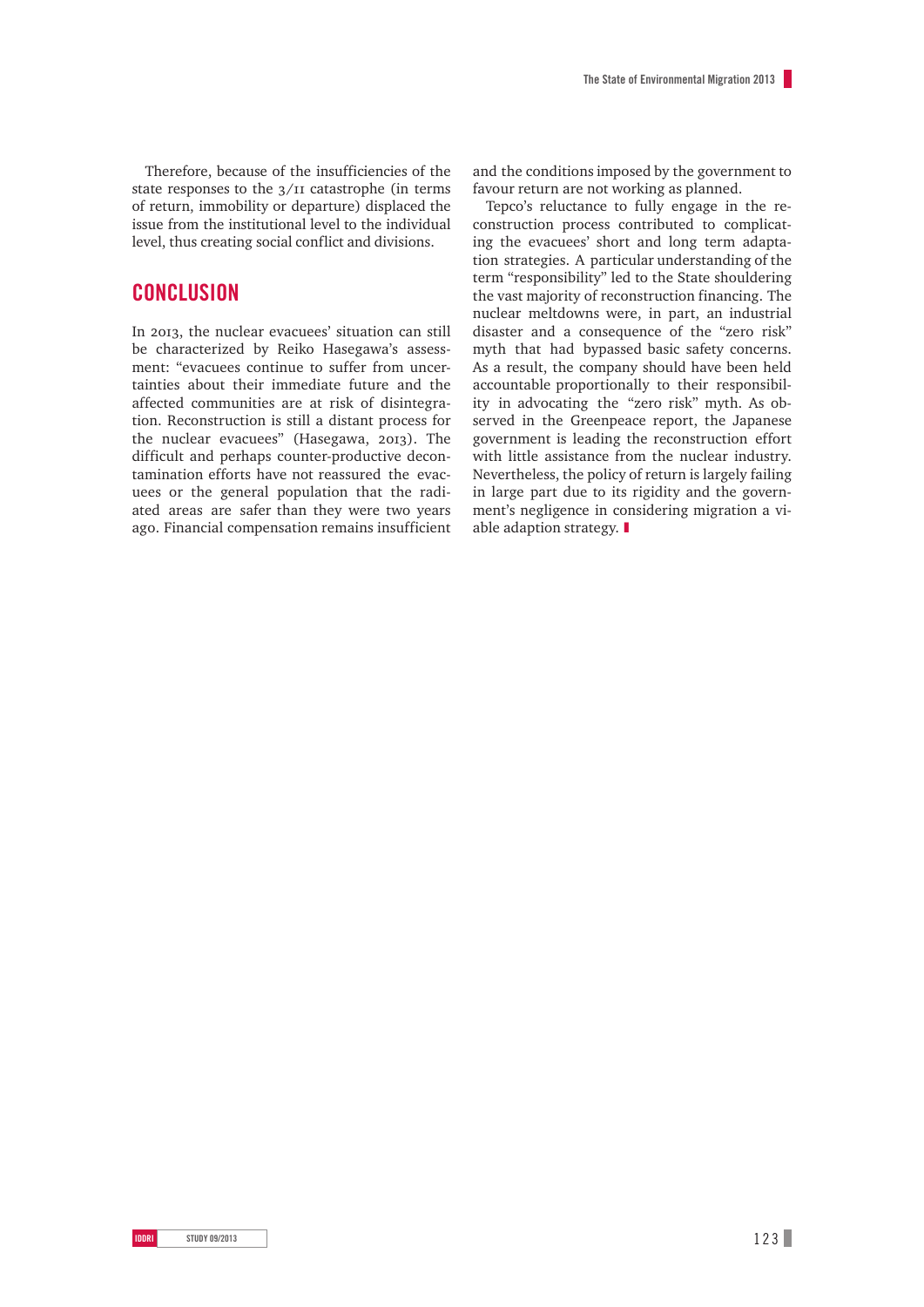# **BIBLIOGRAPHY**

#### **ARTICLES**

Aizu-Wakamatsu. 2012. "Hopes of Home Fade Among Japan's Displaced". In The New York Times (on line) [http://](http://www.nytimes.com/2012/11/26/world/asia/hopes-of-home-fade-among-japans-displaced.html?_r=0) [www.nytimes.com/2012/11/26/world/asia/hopes- of](http://www.nytimes.com/2012/11/26/world/asia/hopes-of-home-fade-among-japans-displaced.html?_r=0)[home-fade-among-japans-displaced.html?\\_r=0](http://www.nytimes.com/2012/11/26/world/asia/hopes-of-home-fade-among-japans-displaced.html?_r=0) (consulted on April 26th 2013)

Bird Winfried. 2013. "Two years on, Fukushima evacuees seek justice and a normal life". In Japan Times (on line) http://www.japantimes.co.jp/life/2013/03/10/people/ two-years-on-fukushima- evacuees-seek-justice-and-a-normal-life/#.UfJ-oG0\_8e- (consulted on July 24th 2013)

Bøhmer, Nils. 2013. « Analysis: Fukushima two years later ». In Bellona (on line) [http://www.bellona.org/articles/ar](http://www.bellona.org/articles/articles_2013/Nils_fukushima_comment)[ticles\\_2013/Nils\\_fukushima\\_comment](http://www.bellona.org/articles/articles_2013/Nils_fukushima_comment) (consulted on April 28th 2013)

Belogolova Olga. 2013. "Rumours and Prejudice Plague Fukushima Farmers Two Years Later". In The Atlantic (on line) [http://www.theatlantic.com/international/ar](http://www.theatlantic.com/international/archive/2013/03/rumors-and-prejudice-plague-fukushima-farmers-two-years-later/274283/)[chive/2013/03/rumors-and-](http://www.theatlantic.com/international/archive/2013/03/rumors-and-prejudice-plague-fukushima-farmers-two-years-later/274283/)

[prejudice-plague-fukushima-farmers-two-years-lat](http://www.theatlantic.com/international/archive/2013/03/rumors-and-prejudice-plague-fukushima-farmers-two-years-later/274283/)[er/274283/ \(](http://www.theatlantic.com/international/archive/2013/03/rumors-and-prejudice-plague-fukushima-farmers-two-years-later/274283/)consulted on July 26th 2013)

Digges, Charles. 2013. "Displaced Fukushima survivors come to terms with never going home again". In Bellona (on line) [http://www.bellona.org/articles/articles\\_2013/](http://www.bellona.org/articles/articles_2013/fukushima_series2) [fukushima\\_series2 \(](http://www.bellona.org/articles/articles_2013/fukushima_series2)consulted on April, 27th 2013)

Glionna John. 2012. "A Year After Tsunami, a Cloud of Distrust Hangs Over Japan". In Los Angeles Times (on line) http://articles.latimes.com/2012/mar/11/world/ la- [fg-japan-quake-trust-20120311 \(](http://articles.latimes.com/2012/mar/11/world/la-fg-japan-quake-trust-20120311)consulted on July 26th 2013)

Hasegawa, Reiko. 2013. "Disaster Evacuation from Japan's 2011 Tsunami Disaster and the Fukushima Nuclear Accident", Study N° 05/13 April 2013. IDDRI.

Haworth Abigail. 2013. "After Fukushima: families on the edge of meltdown". In The Guardian (on line) [http://](http://www.guardian.co.uk/environment/2013/feb/24/divorce-after-fukushima-nuclear-disaster) [www.guardian.co.uk/environment/2013/feb/24/di](http://www.guardian.co.uk/environment/2013/feb/24/divorce-after-fukushima-nuclear-disaster)[vorce- after-fukushima-nuclear-disaster](http://www.guardian.co.uk/environment/2013/feb/24/divorce-after-fukushima-nuclear-disaster) (consulted on July 25th 2013)

Hays Jeffrey. 2013. "Facts and Details: Fukushima Evacuees". In Facts and Details (on line) [http://factsanddetails.com/ja](http://factsanddetails.com/japan.php?itemid=2288)[pan.php?itemid=2288](http://factsanddetails.com/japan.php?itemid=2288) (consulted on July 26th 2013)

Imai Akira. 2012. The Third Resident Survey. Fukushima University. Used in Hasegawa, Reiko. 2013. "Disaster Evacuation from Japan's 2011 Tsunami Disaster and the Fukushima Nuclear Accident", Study N° 05/13 April 2013. IDDRI.

Larramée de Tannenberg Valéry. 2013. « Fukushima : l'OMS se veut rassurante ». In Journal de l'environnement (on line) [http://www.journaldelenvironnement.net/arti](http://www.journaldelenvironnement.net/article/fukushima-l-oms-se-veut-rassurante%2C33384)[cle/fukushima-l-oms-se-veut- rassurante,33384](http://www.journaldelenvironnement.net/article/fukushima-l-oms-se-veut-rassurante%2C33384) (consulted on July 26th 2013)

Linton, Marie. 2012. « A Fukushima, une décontamination à marche forcée ». In Sciences et Avenir. [http://](http://sciencesetavenir.nouvelobs.com/crise-nucleaire-au-japon/20120307.OBS3181/a-fukushima-une-decontamination-a-marche-forcee.html) [sciencesetavenir.nouvelobs.com/crise-nucleaire-au](http://sciencesetavenir.nouvelobs.com/crise-nucleaire-au-japon/20120307.OBS3181/a-fukushima-une-decontamination-a-marche-forcee.html)[japon/20120307.OBS3181/a-fukushima-une-decontam](http://sciencesetavenir.nouvelobs.com/crise-nucleaire-au-japon/20120307.OBS3181/a-fukushima-une-decontamination-a-marche-forcee.html)[ination-a-marche-forcee.html \(](http://sciencesetavenir.nouvelobs.com/crise-nucleaire-au-japon/20120307.OBS3181/a-fukushima-une-decontamination-a-marche-forcee.html)consulted on March 30th 2013)

McCann Christine. 2013. « Fukushima Nuclear Crisis Update for February 22nd to February 25th, 2013 ». In Greenpeace International (on line) [http://www.greenpeace.org/inter](http://www.greenpeace.org/international/en/news/Blogs/nuclear-reaction/fukushima-nuclear-crisis-update-for-july-19th/blog/46031/)[national/en/news/Blogs/nuclear- reaction/fukushima-nu](http://www.greenpeace.org/international/en/news/Blogs/nuclear-reaction/fukushima-nuclear-crisis-update-for-july-19th/blog/46031/)[clear-crisis-update-for-july-19th/blog/46031/](http://www.greenpeace.org/international/en/news/Blogs/nuclear-reaction/fukushima-nuclear-crisis-update-for-july-19th/blog/46031/) (consulted on July 26th 2013)

McCurry Justin. 2011. « Fukushima evacuees face arrest if they return home ». In The Guardian (on line) [http://www.](http://www.guardian.co.uk/world/2011/apr/21/japan-declares-fukushima-no-go-zone) [guardian.co.uk/world/2011/apr/21/japan-declares- fuku](http://www.guardian.co.uk/world/2011/apr/21/japan-declares-fukushima-no-go-zone)[shima-no-go-zone \(](http://www.guardian.co.uk/world/2011/apr/21/japan-declares-fukushima-no-go-zone)consulted on March 25th 2013)

Myles Robert. 2013. "Fukushima two years on – the plight of 300,000 displaced Japanese". DigitalJournal (on line) [http://digitaljournal.com/article/345181 \(](http://digitaljournal.com/article/345181)consulted on June 29th 2013)

Pagnotta Antonio. 2013. Le dernier homme de Fukushima. Ed Don Quichotte.

Tabuchi, Hiroko. 2013. "In Japan, a Painful Slow Sweep". In The New York Times (on- line) [http://www.nytimes.](http://www.nytimes.com/2013/01/08/business/japans-cleanup-after-a-nuclear-accident-is-denounced.html?pagewanted=all&_r=0) [com/2013/01/08/business/japans-cleanup-after-a- nu](http://www.nytimes.com/2013/01/08/business/japans-cleanup-after-a-nuclear-accident-is-denounced.html?pagewanted=all&_r=0)[clear-accident-is-denounced.html?pagewanted=all&\\_r=0](http://www.nytimes.com/2013/01/08/business/japans-cleanup-after-a-nuclear-accident-is-denounced.html?pagewanted=all&_r=0) (consulted on April 27th 2013)

Wallace Rick. 2011. "Discrimination increases torment of Fukushima". In The Australian (on line). [http://](http://www.theaustralian.com.au/news/world/discrimination-increases-torment-of-fukushima/story-e6frg6so-%201226073275610) [www.theaustralian.com.au/news/world/discrimina](http://www.theaustralian.com.au/news/world/discrimination-increases-torment-of-fukushima/story-e6frg6so-%201226073275610)[tion- increases-torment-of-fukushima/story-e6frg6so-%20](http://www.theaustralian.com.au/news/world/discrimination-increases-torment-of-fukushima/story-e6frg6so-%201226073275610) [1226073275610 \(](http://www.theaustralian.com.au/news/world/discrimination-increases-torment-of-fukushima/story-e6frg6so-%201226073275610)consulted on July 25th 2013)

Willacy Mark. 2013. "Residents paying back Fukushima compensation". In ABC News (on line) [http://www.abc.](http://www.abc.net.au/news/2013-02-19/companies-not-paying-compensation-at-fukushima/4528150) [net.au/news/2013-02-19/companies-not-paying- com](http://www.abc.net.au/news/2013-02-19/companies-not-paying-compensation-at-fukushima/4528150)[pensation-at-fukushima/4528150](http://www.abc.net.au/news/2013-02-19/companies-not-paying-compensation-at-fukushima/4528150) (consulted on July 26th 2013)

#### **WEB SITES**

Fukushima on the globe, http://fukushimaontheglobe.com (consulted on April 28th 2013)Le Figaro. 2011. "Les évacués de Fukushima toujours pas dédommagés", [http://www.lefi](http://www.lefigaro.fr/international/2011/11/21/01003-20111121ARTFIG00479-les-evacues-de-fukushima-toujours-pas-dedommages.php)[garo.fr/international/2011/11/21/01003-20111121ART-](http://www.lefigaro.fr/international/2011/11/21/01003-20111121ARTFIG00479-les-evacues-de-fukushima-toujours-pas-dedommages.php)[FIG00479-les-evacues-de-fukushima-toujours-pas-dedom](http://www.lefigaro.fr/international/2011/11/21/01003-20111121ARTFIG00479-les-evacues-de-fukushima-toujours-pas-dedommages.php)[mages.php](http://www.lefigaro.fr/international/2011/11/21/01003-20111121ARTFIG00479-les-evacues-de-fukushima-toujours-pas-dedommages.php) (consulted on August 19th 2013)

Reconstruction Agency, http://www.reconstruction.go.jp/ english/ (consulted on April 27th, 2013).

The Guardian. 2012. "Fukushima nuclear cleanup could create its own environmental disaster" [http://www.guard](http://www.guardian.co.uk/environment/2012/jan/09/fukushima-cleanup-environmental-disaster)[ian.co.uk/environment/2012/jan/09/fukushima-cleanup](http://www.guardian.co.uk/environment/2012/jan/09/fukushima-cleanup-environmental-disaster)[environmental-disaster \(](http://www.guardian.co.uk/environment/2012/jan/09/fukushima-cleanup-environmental-disaster)consulted on April 29th 2013)

World Nuclear News. 2011. « Clean-up in Fukushima ». [http://www.world-nuclear- news.org](http://www.world-nuclear-news.org/) (consulted on April 29th 2013)

#### **REPORTS**

Greenpeace International. 2013. « Fukushima deux ans après: des victimes livrées à elles-mêmes » (on line) [http://](http://www.greenpeace.org/france/PageFiles/300718/190213_Fukushima_2ans_indemnisations.pdf) [www.greenpeace.org/france/PageFiles/300718/190213\\_](http://www.greenpeace.org/france/PageFiles/300718/190213_Fukushima_2ans_indemnisations.pdf) Fukushima 2ans in demnisations.pdf (consulted on July 24th 2013)